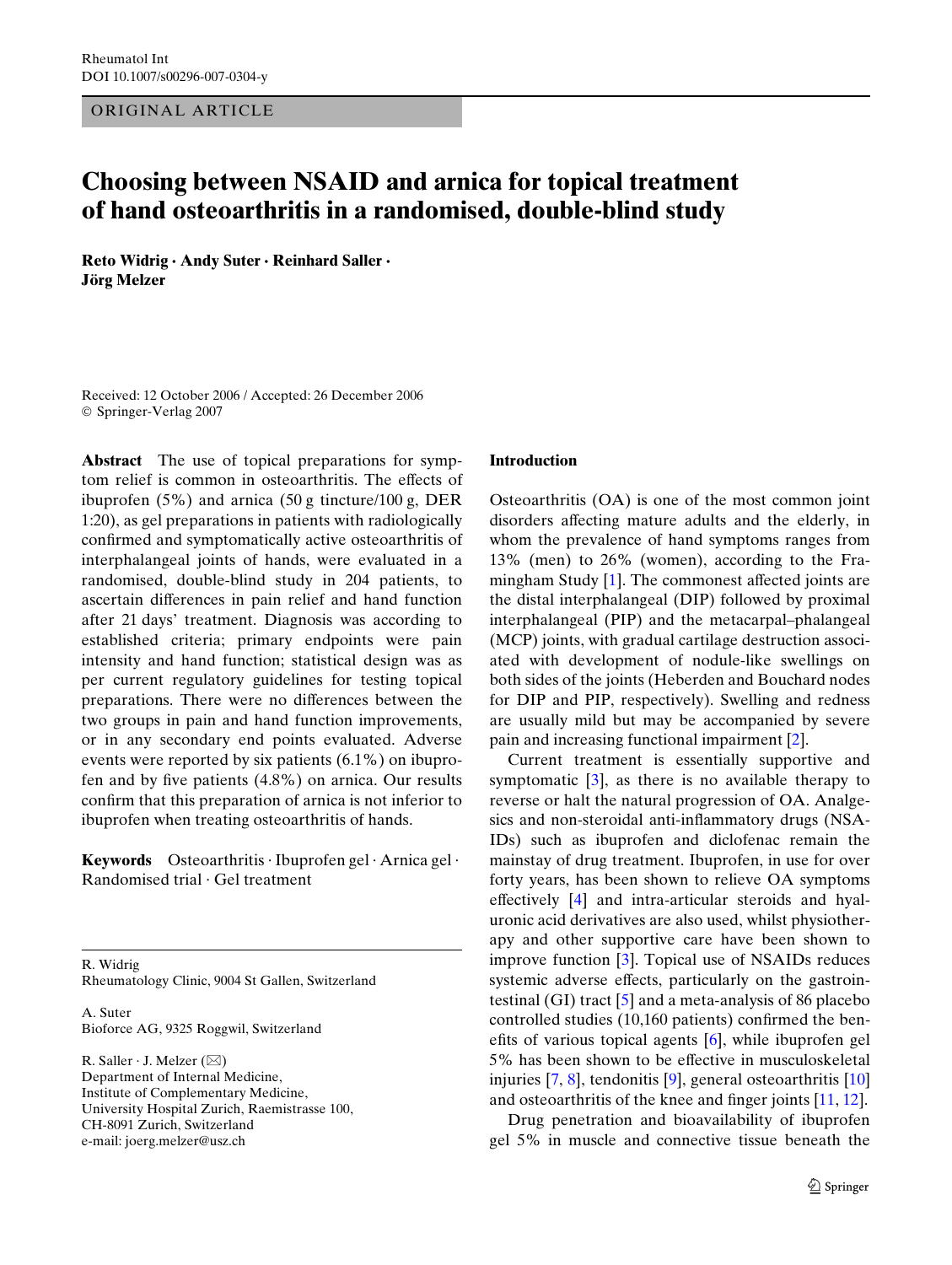application site are in the same order of magnitude as after oral administration [[13,](#page-6-12) [14\]](#page-6-13).

Topical phytotherapy preparations such as extracts of willow bark, devil's claw, capsicum and arnica are also frequently used [[15\]](#page-6-14). *Arnica montana L* (other names are: arnica, mountain tobacco, medicinal leopard's bane; mountain alkanet) has been used as a topical agent since at least the sixteenth century  $[16]$  $[16]$ , and nowadays most frequently for the treatment of contusions and sprains, or for symptomatic relief in OA [\[17](#page-6-16)].

We stipulated three pre-conditions for choosing the arnica preparation amongst the numerous available. Firstly, the preparation had to have published evidence from preclinical studies of some anti-inflammatory action, secondly the preparation had to have published evidence of skin penetration and, thirdly it had to be available as gel and should be as similar as possible to ibuprofen gel, to ensure blindness during the study. Our chosen preparation has shown evidence of complete inhibition of the transcription factor NF-kappaB by arnica constituents (sesquiterpene lactone helenalin,  $11\alpha,13$ -dihydrohelenalin and its ester) [[18\]](#page-6-17), which is similar to the effects of glucocorticoids on inflammatory cascade [[19\]](#page-6-18), as well as skin penetration [\[20](#page-6-19)]. In appearance, arnica gel was indistinguishable from ibuprofen.

# **Materials and methods**

### Patient selection and blinding

We enrolled patients from 20 clinics (12 general practices, 6 rheumatology clinics, 2 general medicine) Rheumatol Int

in three Swiss cantons (Zurich, St Gallen and Aargau) between May 2003 and March 2004. A total of 204 patients were enrolled, of whom 198 were included in the intention-to-treat (ITT) analysis and a further 24 patients were excluded from the per protocol (PP) analysis (Table [1\)](#page-1-0). Diagnosis was according to established criteria [[21\]](#page-6-20). Patient selection was conducted according to the Osteoarthritis Research Society International (OARSI) guidelines [[22\]](#page-6-21) and their recommendations for studying polyarthritis of finger joints, and the European Medicines Agency (EMEA) guidelines on choice of controlled studies and statistical design regarding gel evaluations  $[23, 24]$  $[23, 24]$  $[23, 24]$  $[23, 24]$ . The study was conducted according to Good Clinical Practice guidelines and the Declaration of Helsinki, and approved by the relevant Ethics Committees and Swiss regulatory authorities.

Patients were initially screened and, if considered eligible and consented, they were randomised to one of the two treatment groups (ibuprofen or arnica). The protocol selection criteria are summarised in Table [2.](#page-2-0) Before being dispensed treatment, patients were fully medically evaluated. Both treatments were to be used in identical dispensing doses of gel (4 cm strip), gently rubbed over the affected joints thrice-daily for 3 weeks, and were asked not to wash hands for one hour after application. Patients were dispensed a preset number of paracetamol tablets  $(20 \times 500 \text{ mg}$  tablets) as "escape treatment" (not allowed within 24 h prior to the final evaluation) and asked to return any unused tablets at the end of the treatment course. For patients on long-term low-dose aspirin for cardiovascular conditions, 325 mg daily maximum was allowed.

<span id="page-1-0"></span>

| <b>Table 1</b> Disposition, demo-<br>graphics and status of patients |                                                     |    | Ibuprofen gel | Arnica gel |       |
|----------------------------------------------------------------------|-----------------------------------------------------|----|---------------|------------|-------|
| in the study                                                         | Randomized $(n)$                                    | 99 |               | 105        |       |
|                                                                      | Excluded at baseline visit $(n)$                    |    |               | 5.         |       |
|                                                                      | ITT Population $(n, %)$                             | 98 | 100.0         | 100        | 100.0 |
|                                                                      | Treatment duration <18 or >26 days $(n, %)$         | 6  | 5.9           | 3          | 3.0   |
|                                                                      | Use of (excluded) analgesics $(n, %)$               |    | 2.0           | 2          | 2.0   |
|                                                                      | No per protocol radiological evidence $(n, %)$      |    | 2.0           | 2          | 2.0   |
|                                                                      | Hand function <5 (HAI) or Pain <4 (VAS) $(n, %)$    | 2  | 2.0           | 2          | 2.0   |
|                                                                      | Early intolerance of gel $(n, %)$                   |    | 1.0           | 2          | 2.0   |
|                                                                      | Total exclusions $(n, %)$                           | 13 | 12.7          | 11         | 11.0  |
|                                                                      | Per protocol population $(n, %)$                    | 85 | 83.3          | 89         | 89.0  |
| No statistical difference be-                                        | Age (years; mean, SD)                               | 64 | 11.4          | 64         | 12.0  |
| tween groups in any demo-                                            | Females $(n, % PP population)$                      | 72 | 61.2          | 75         | 66.8  |
| graphic or status parameters                                         | Weight (kg; mean, SD)                               | 71 | 13.3          | 70         | 13.4  |
| at baseline                                                          | Affected fingers $(n; \text{mean}, SD)$             |    | 2.1           | 7          | 2.0   |
| <sup>a</sup> Mean value of 1 none, 2                                 | Affected joints $(n; \text{mean}, SD)$              | 11 | 4.1           | 11         | 5.0   |
| slight, 3 moderate, 4 severe, 5                                      | Hand algofunctional index (mean, SD)                | 12 | 3.3           | 11         | 4.0   |
| extreme morning stiffness                                            | Pain intensity (VAS; mean, SD)                      | 68 | 14.2          | 67         | 14.4  |
| $b$ Mean value of 1 none, 2 up                                       | Painful joints $(n; \text{mean}, SD)$               | 8  | 4.6           | 9          | 4.9   |
| to 2 min, 3 up to 5 min, 4 up to                                     | Morning stiffness intensity <sup>a</sup> (mean, SD) | 3  | 0.9           | 3          | 0.8   |
| 10 min, 5 more than 10 min                                           | Morning stiffness duration <sup>b</sup> (mean, SD)  | 4  | 1.1           | 4          | 1.0   |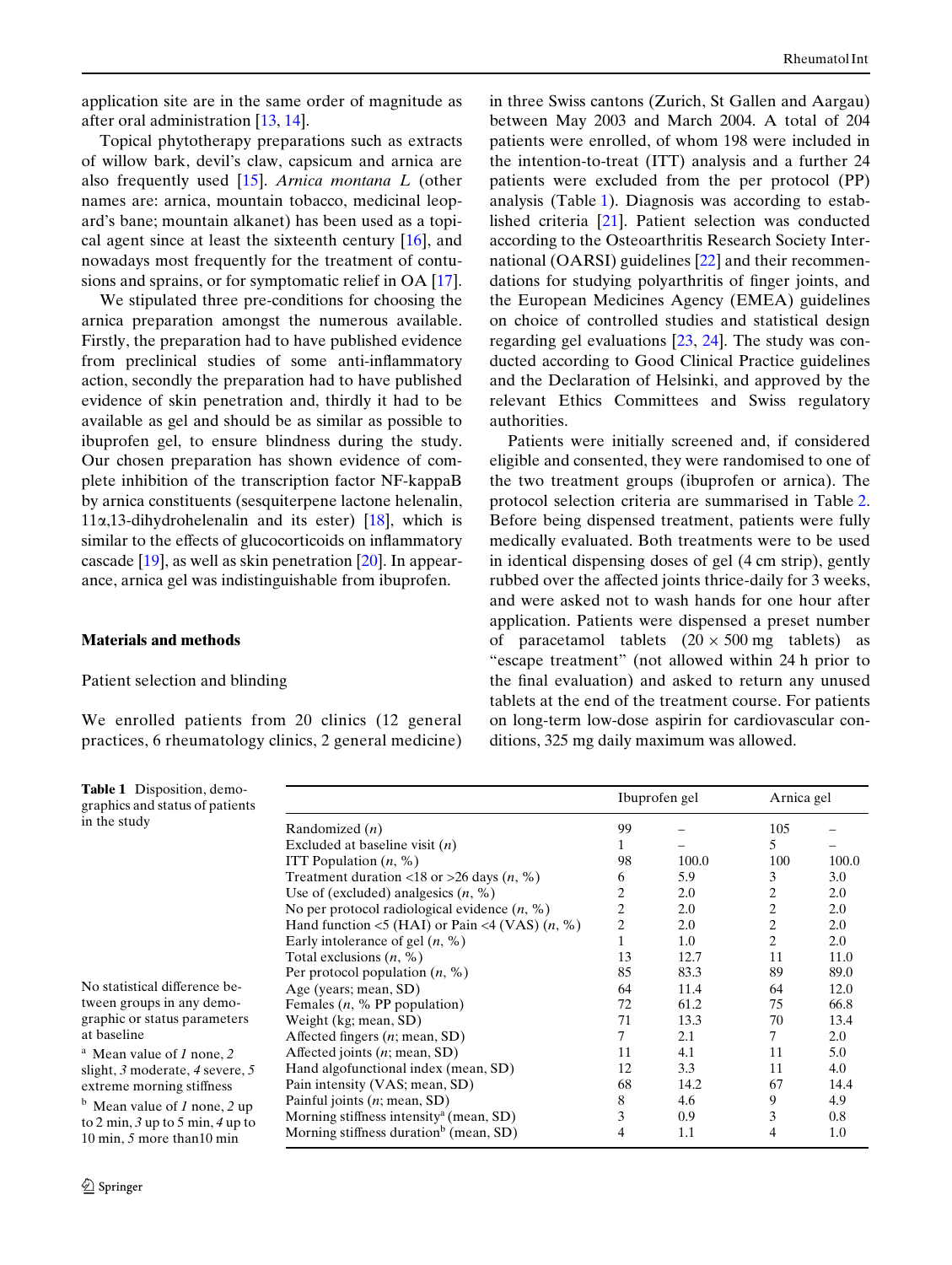#### <span id="page-2-0"></span>**Table 2** Patient selection

| Inclusion criteria                                                                                               |
|------------------------------------------------------------------------------------------------------------------|
| Patients of either gender                                                                                        |
| Age between 18 and 88 years, inclusive                                                                           |
| Osteoarthritis diagnosis according to ARC criteria (modified by Altman) [21]                                     |
| (a): pain or stiffness in the hands or fingers on most days during the previous month                            |
| (b) hard tissue enlargement in $\geq$ 2 of ten joints (DIP and PIP joints II/III as well as                      |
| both carpal-metacarpal joints)                                                                                   |
| (c) less than two swollen MCP joints                                                                             |
| (d) $\geq$ 1 DIP joint with hard tissue enlargement or $\geq$ 1 of the joints referred to under (b)              |
| In addition, the following criteria applied for the worst affected hand                                          |
| Pain intensity of on the Visual Analogue Scale (VAS 0-100 mm) of at least 40 mm in the finger                    |
| joint with the worst possible spontaneous pain in the previous 24 h                                              |
| At least 5 points, measured on the Hand Algofunctional Index (HAI)                                               |
| Radiological confirmation of osteoarthritis in $\geq 2$ joints with radiographs $\leq 3$ months old and $\geq 1$ |
| painful joint confirmed radiologically                                                                           |
| Discontinuation of all NSAIDs (topical and systemic) >10 days prior to entry                                     |
| Discontinuation of all analgesics >3 days prior to entry                                                         |
| Written Informed consent                                                                                         |
| Exclusion criteria                                                                                               |
| Secondary osteoarthritis (due to causes other than solely degenerative joint disease)                            |
| Trauma to the hand or arm in the previous 2 months                                                               |
| Residual pain following fracture, dislocation or operation                                                       |
| Pain and stiffness due to tissue scarring                                                                        |
| Tendinitis                                                                                                       |
| Carpal tunnel or other nerve compression syndromes                                                               |
| Serious conditions, such as cancer, uncontrolled hypertension or heart failure                                   |
| Systemic or intra-articular corticosteroids in the previous month and during study                               |
| Damaged skin or serious skin disorders affecting hands                                                           |
| Allergy to Asteraceae                                                                                            |
| Intolerance to paracetamol                                                                                       |

Ibuprofen Gel 5% (Optifen® Gel) was supplied by Spirig Pharma Ltd, and Arnica Gel (A. Vogel Arnica Gel<sup>®</sup>; Arnica montana fresh herbal tincture 50 g/100 g gel; drug-to-extract ratio (DER) of the tincture 1:20) was supplied by Bioforce AG.

# **Statistics**

The aim of the study was to evaluate the efficacy and tolerability of arnica gel compared to ibuprofen gel 5% in the treatment of OA of the fingers using the approach (non-inferiority) suggested by current guidance on comparisons of gel preparations [[23](#page-6-22), [24\]](#page-6-23). Randomisation codes were computer-generated in blocks of four (RanCode, Version 3.6, IDV-Gauting, Germany). Double-blindness was assured by identical packaging (100 ml tubes), as well as gel appearance and consistency. There was a slight difference in odour for the first 30 s after application, after which both were odourless. We considered this of no practical consequence for blindness because patients only received one of the treatments, so they were not aware of the comparator.

The primary efficacy parameters were: (a) reduction in pain, recorded as the most intense in the previous 24 h, in the worst affected finger, on VAS  $(100 \text{ mm})$  by the patient and; (b) functional capacity of the hand using the validated HAI assessment (Table [3](#page-2-1)) [[25\]](#page-6-24). The secondary parameters were: (a) number of painful joints (DIPs, PIPs and MCPs) in both hands; (b) intensity of morning stiffness in the worst affected hand;  $(c)$ duration of morning stiffness in the worst affected hand; (d) analgesic consumption; (e) patients' and doctors' global evaluation of efficacy; (f) patients' acceptance of the gel treatment. Safety was to be evaluated by adverse event monitoring.

Non-inferiority (arnica relative to ibuprofen) was set as the difference being not greater than 12% in each of

<span id="page-2-1"></span>**Table 3** Hand algofunctional index

- 7a. For women: Are you able to sew?
- 7b. For men: Are you able to use a screwdriver?
- 8. Are you able to fasten buttons?
- 9. Are you able to write for a long period of time?
- 10. Would you accept a handshake without reluctance?

Scores:  $\theta$  possible without difficulty;  $I$  possible with slight difficulty;  $2$  possible with significant difficulty;  $3$  impossible

<sup>1.</sup> Are you able to turn a key in a lock?

<sup>2.</sup> Are you able to cut meat with a knife?

<sup>3.</sup> Are you able to cut cloth or paper with a pair of scissors?

<sup>4.</sup> Are you able to lift a full bottle with one hand?

<sup>5.</sup> Are you able to clench a fist?

<sup>6.</sup> Are you able to tie a knot?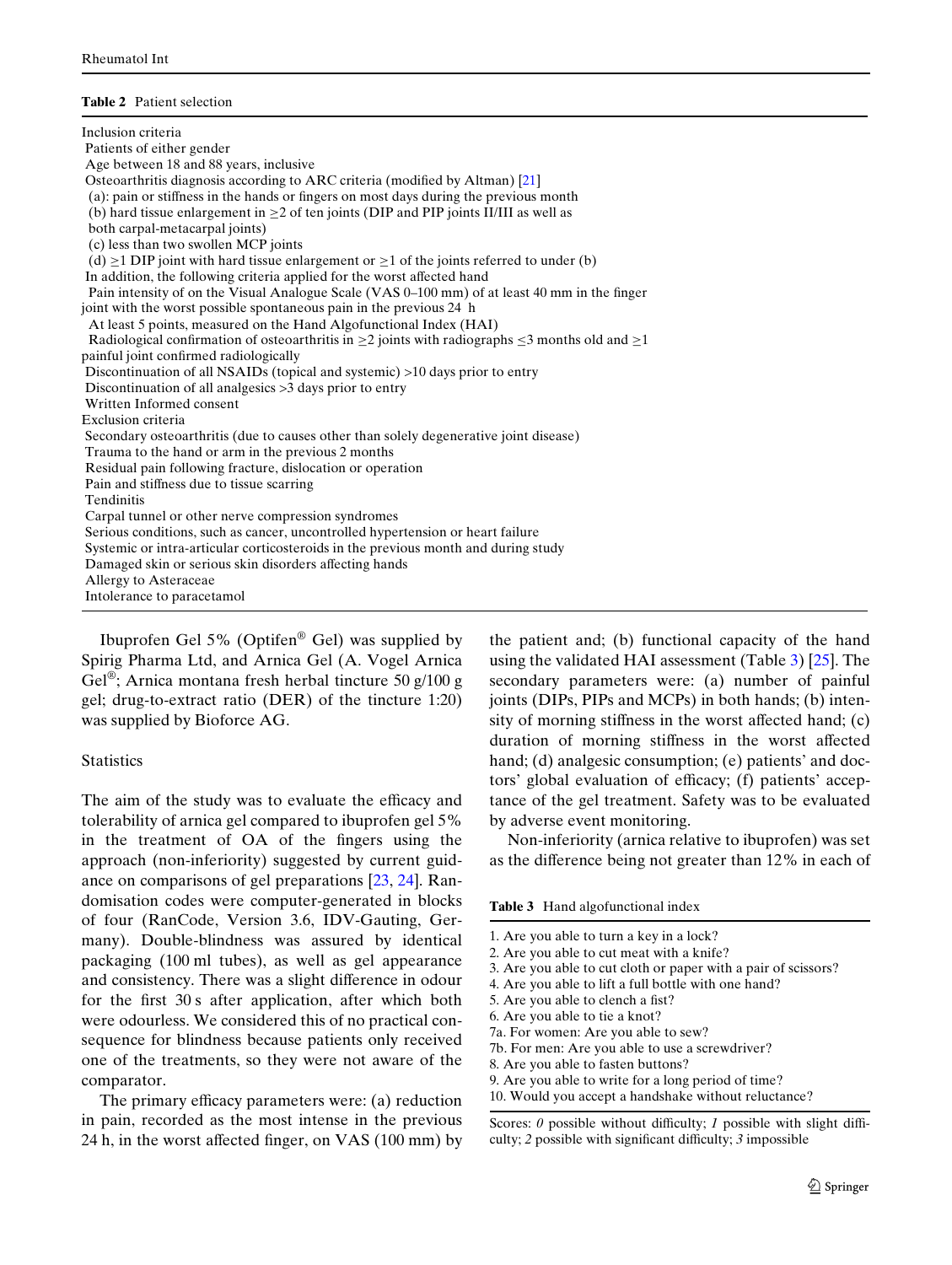the two main assessment tools, which corresponds to 3.6 points on HAI (for hand function) and 12 mm on the VAS (for pain), hence a standardised difference (effect size) of 0.66. A standard deviation of  $5.5$  was derived from the validation data of HAI [[25\]](#page-6-24). The Mann–Whitney statistic  $P(X \le Y)$  was used as a measure of relevance for the difference, hence:  $P(X \le Y) < 0.5$  (inferiority);  $P(X \le Y) = 0.5$  (no difference);  $P(X \le Y) > 0.5$  (superiority). The Mann–Whitney statistics (for an effect size of  $0.66$ ) corresponds to  $P(X < Y) = 0.322$ .

Non-inferiority of arnica was to be formally shown when the left margin of the one-sided  $\alpha$ -confidence limit of the Mann–Whitney statistic was greater than 0.322. In a first step, H01 was tested (arnica < ibuprofen for combined pain and hand function). If the left margin of the one-sided  $\alpha$ -confidence limit were greater than 0.322, then hypotheses H02 and H03 (arnica < ibuprofen for pain and hand function, respectively) were tested, maintaining the global level of significance (closed test principle).

Sample size calculation was based on an assumption that the difference between the two treatments would be not more than  $-1$  point on HAI. Thus, with a standard deviation of 5.5, a one-sided  $t$ -test with significance level of alpha =  $0.024$  and 80% power gives a sample size of 73 patients per group to reject the null hypothesis (inferiority of arnica). Since the power of the Wilcoxon test is slightly inferior to that of *t*-test (for a normal distribution), a minimum of 80 assessable cases (per protocol) were required. An interim analysis was planned for possible adjustment of sample size after 60 patients were entered, for which the statistical tests were adjusted accordingly and the confidence interval was restricted to 95.2%. No adjustments were required to the sample size during the interim analysis.

An ITT analysis was to be conducted similarly to the PP analysis but including all randomised patients who had used the gel at least once and who had a post-baseline value for comparison. The safety analysis was to be conducted in all patients who used treatment at least once.

# **Results**

On entry, there were no differences between groups regarding any demographic or disease parameter (Table [1](#page-1-0)).

Pain intensity and hand function were similarly improved in both treatment groups, the differences being within the 95.2% confidence intervals and the inferiority thresholds (Table [4\)](#page-4-0). The generalised Wilcoxon's test for the treatment difference was above the defined non-inferiority threshold of  $0.322$ . Thus, the first hypothesis that arnica is inferior to ibuprofen in terms of both target parameters (function and pain) was rejected and the two criteria could be tested for the one-sided level  $\alpha = 0.024$ , which showed the left limit of the respective two-sided  $95.2\%$  confidence regions also greater than 0.322 for the two individual parameters, so the inferiority hypothesis was not proven for the two criteria. Results from the analysis of the ITT population were essentially identical to those of the PP population.

The results were also similar for both groups for all secondary parameters (Table [4](#page-4-0)). Mean  $(\pm SD)$  paracetamol consumption as "escape treatment" was  $11.3 \pm 7.2$  and  $11.2 \pm 6.8$  tablets (ibuprofen and arnica, respectively) during the 3 weeks.

Global efficacy evaluation by physicians was very good or good in 56.5% (ibuprofen) and 64.0% (arnica), while patients rated efficacy very good or good in 58.8% (ibuprofen) and 64.1% (arnica) of cases (Table [5\)](#page-5-0). Patients' acceptance of the gel treatment was 76.5 and 78.7% (very satisfied or satisfied; ibuprofen and arnica, respectively) (Fig. [1\)](#page-5-1).

Both treatments were well tolerated by patients, with 6.1 and 4.8% of patients on ibuprofen and arnica, respectively, reporting a treatment-related adverse event. The skin was the main target organ for events (Table [6\)](#page-5-2). There was one serious event (back trauma due to fall), not related to treatment (arnica).

# **Discussion**

Although a multitude of topical gel preparations for OA of peripheral joints are used by patients and prescribed by doctors, we set out to evaluate whether there was a noticeable difference between a commonly used synthetic NSAID and a traditional phytotherapeutic, when tested by objective methods using validated assessment tools, and according to the perceptions of doctors and patients. Our results demonstrate that topical arnica gel is not inferior to ibuprofen gel, regarding hand functional capacity, pain intensity, number of painful joints, duration and severity of morning stiffness, or paracetamol consumption. Importantly, not only were improvements in all parameters similar, they were also clinically relevant. When blinded to treatment, neither patients nor doctors can distinguish between the effects of these two treatments.

There were some limitations in our study, but these were minor and did not affect the plausibility of the results. Firstly, although similar in every other way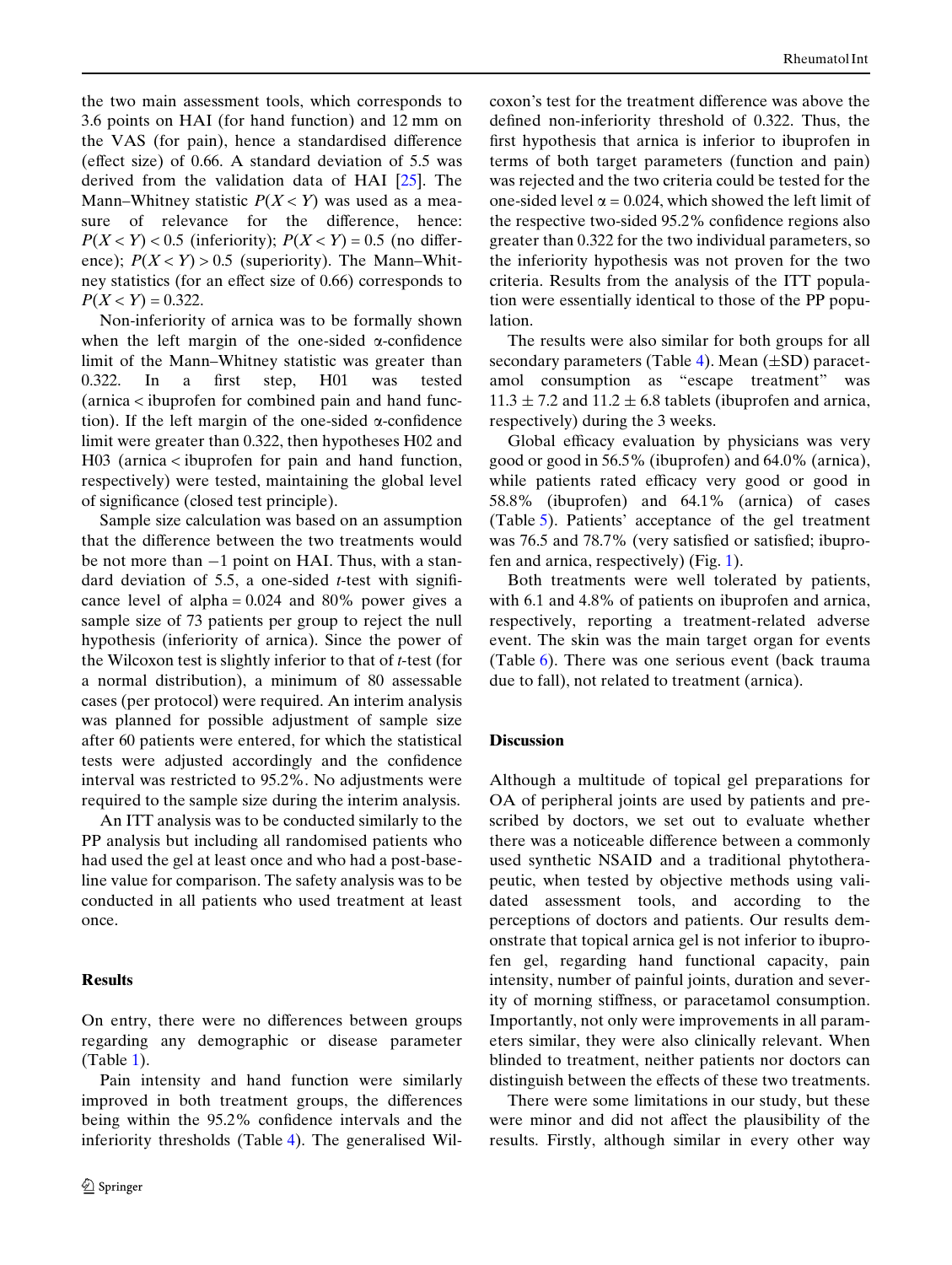#### <span id="page-4-0"></span>**Table 4.** Results

| Main endpoints                                                                                                                                                                                                                                                                                                          | Pain (VAS)                                                                                                                                   |                                           | Hand function (HAI)                                                                                         |                                                    |  |
|-------------------------------------------------------------------------------------------------------------------------------------------------------------------------------------------------------------------------------------------------------------------------------------------------------------------------|----------------------------------------------------------------------------------------------------------------------------------------------|-------------------------------------------|-------------------------------------------------------------------------------------------------------------|----------------------------------------------------|--|
|                                                                                                                                                                                                                                                                                                                         | Ibuprofen gel<br>$(n = 85)$                                                                                                                  | Arnica gel<br>$(n = 89)$                  | Ibuprofen gel<br>$(n = 85)$                                                                                 | Arnica gel<br>$(n = 89)$                           |  |
| PP population                                                                                                                                                                                                                                                                                                           |                                                                                                                                              |                                           |                                                                                                             |                                                    |  |
| Day $0:$ mean $(SD)$<br>Day 21: mean $(SD)$<br>Difference: Day 0-Day 21: mean (SD)<br>Difference: Ibuprofen-Arnica: mean (SD)<br>95.2% CI for difference<br>Associated inferiority threshold<br>Primary variable test * $P(X < Y) + 0.5*P(X = Y)$<br>95.2% CI<br>Directional test* for Primary Variable<br>For 95.2% CI | 68.0 (14.2)<br>44.2(20.9)<br>$-23.9(23.3)$<br>3.4(20.8)<br>$[-2.9; +9.7]$<br>$-12.0$<br>0.5407<br>[0.455; 0.627]<br>0.5045<br>[0.428; 0.581] | 66.9(14.4)<br>40.4(21.5)<br>$-26.6(22.4)$ | 12.1(3.3)<br>7.5(4.3)<br>$-4.6(3.1)$<br>$-0.2(3.4)$<br>$[-1.3; +0.8]$<br>$-3.6$<br>0.4683<br>[0.382; 0.554] | 11.3(4.0)<br>7.1(4.8)<br>$-4.3(3.6)$               |  |
| Secondary endpoints                                                                                                                                                                                                                                                                                                     | Ibuprofen gel                                                                                                                                | Arnica gel                                | Difference                                                                                                  | [ $95\%$ CI]                                       |  |
| Number of painful joints<br>Intensity of morning stiffness <sup>a</sup><br>Duration of morning stiffness <sup>b</sup>                                                                                                                                                                                                   | $-2.5(3.2)$<br>$-1.0(0.8)$<br>$-0.8(1.1)$                                                                                                    | $-3.0(4.4)$<br>$-0.9(1.1)$<br>$-0.9(1.3)$ | 0.4<br>$-0.1$<br>0.0                                                                                        | $[-0.6; +1.4]$<br>$[-0.1; +0.2]$<br>$[-0.3; +0.3]$ |  |
|                                                                                                                                                                                                                                                                                                                         | Pain (VAS)<br>Ibuprofen gel<br>$(n = 98)$                                                                                                    | Arnica gel<br>$(n = 100)$                 | Hand function (HAI)<br>Ibuprofen gel<br>$(n = 98)$                                                          | Arnica gel<br>$(n = 100)$                          |  |
| <b>ITT</b> population<br>Difference: Day 0-day 21 (SD)<br>Difference: Ibuprofen-Arnica (SD)<br>95.2% CI for difference<br>Primary variable test * $P(X < Y) + 0.5*P(X = Y)$<br>95.2% CI<br>Directional test* for Primary variable<br>For 95.2% CI                                                                       | $-22.6(24.0)$<br>2.5(21.3)<br>$[-3.1; 9.0]$<br>0.5288<br>[0.448; 0.610]<br>0.5015<br>[0.429; 0.574]                                          | $-25.1(22.5)$                             | $-4.2(3.6)$<br>$-0.1(3.6)$<br>$[-1.1; 1.0]$<br>0.4741<br>[0.394; 0.555]                                     | $-4.1(3.6)$                                        |  |

*PP* Per protoco, *ITT* intention to treat, *HAI* hand algofunctional index, *VAS* visual analogue scale

<sup>a</sup> Mean value of *1* none, *2* slight, *3* moderate, *4* severe, *5* extreme morning stiffness

<sup>b</sup> Mean value of *1* none, 2 up to 2 min, 3 up to 5 min, 4 up to 10 min, 5 more than 10 min

(packaging, consistency, appearance, physical properties), blinding of the gels could be argued to have been sub-optimal because they emanated slightly different odours during the first 30 s of application. We feel this cannot have had a major influence in the results, because patients were only given one of the treatments and they were to be used at home. Should we have used a cross-over design (where each individual would be exposed to both gels), this might have had an influence on results. Secondly, despite our best efforts, we lost six patients from follow up for the ITT analysis. One has to consider that patients with chronic, non-life threatening conditions have slightly lower attendance compliance than those with serious illnesses. However, this was a very small number relative to the overall sample  $(n = 204)$  and it is highly unlikely that the ITT results would have changed in substance, if their postbaseline data were obtainable.

Consumption of paracetamol was strictly controlled and comparable in both groups. Yet, we were cautious to ensure even the "escape treatment" was discontinued 24 h before the final evaluation, to prevent an analgesic carry-over effect.

A review of topical NSAIDs indicated some superiority relative to placebo, particularly in soft tissue disorders, as well as equivalent efficacy when compared with some orally administered NSAIDs, although the literature was not very robust. The safety profile was acceptable  $(2\% \text{ self-limiting skin})$ events). The cost-benefit analysis showed an initial higher cost for topical treatments but also an overall benefit  $[26]$  $[26]$  $[26]$ .

Two meta-analysis of randomised trials with topical application of NSAIDs, one in osteoarthritis and rheumatoid [\[5](#page-6-4)] and one of osteoarthritis [\[27](#page-6-26)] showed superiority to placebo in pain reduction with short-term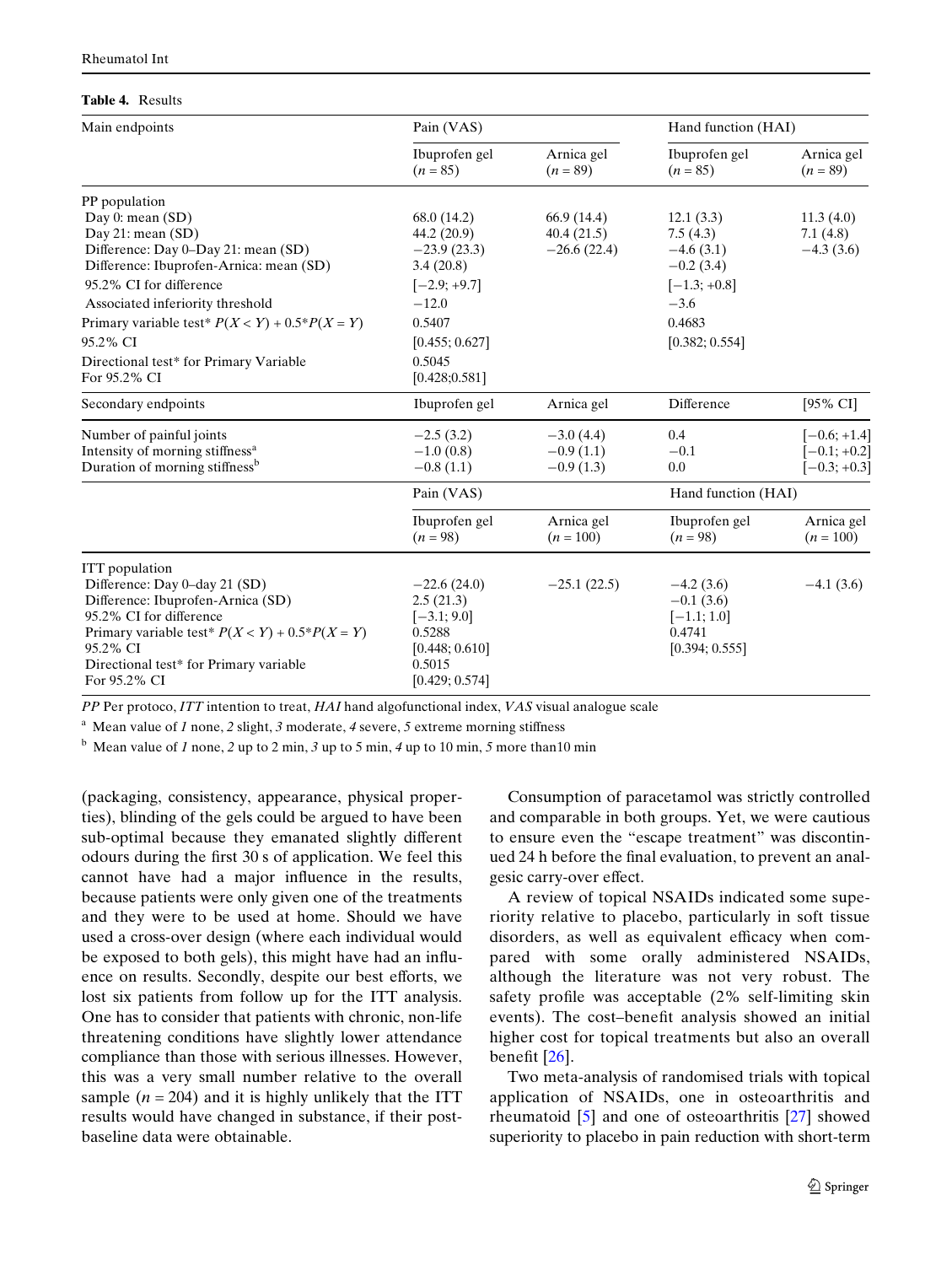<span id="page-5-0"></span>**Table 5** Patients' and physicians' evaluations

|                                              | Ibuprofen gel                                 | Arnica gel         |  |  |  |
|----------------------------------------------|-----------------------------------------------|--------------------|--|--|--|
|                                              | $(n = 85)$                                    | $(n = 89)$         |  |  |  |
|                                              |                                               |                    |  |  |  |
|                                              | $n\left(\%\right)$                            | $n\left(\%\right)$ |  |  |  |
|                                              | Patients' evaluation of efficacy <sup>a</sup> |                    |  |  |  |
| Very good efficacy                           | 21 (24.7)                                     | 27(30.3)           |  |  |  |
| Good efficacy                                | 29 (34.1)                                     | 30(33.7)           |  |  |  |
| Minor efficacy                               | 25(29.4)                                      | 23(25.8)           |  |  |  |
| Unchanged condition                          | 10(11.8)                                      | 9(10.1)            |  |  |  |
| Patients' acceptance of topical treatment    |                                               |                    |  |  |  |
| Very satisfied                               | 23(27.1)                                      | 33(37.1)           |  |  |  |
| Satisfied                                    | 42 (49.4)                                     | 37(41.6)           |  |  |  |
| Dissatisfied                                 | 19 (22.4)                                     | 17 (19.1)          |  |  |  |
| Very dissatisfied                            | 1(1.2)                                        | 2(2.2)             |  |  |  |
| Doctors' evaluation of efficacy <sup>a</sup> |                                               |                    |  |  |  |
| Not assessable                               | 0(0.0)                                        | 1(1.1)             |  |  |  |
| Very good efficacy                           | 23(27.1)                                      | 27(30.3)           |  |  |  |
| Good efficacy                                | 25 (29.4)                                     | 30(33.7)           |  |  |  |
| Minor efficacy                               | 27(31.8)                                      | 21(23.6)           |  |  |  |
| Unchanged condition                          | 10(11.8)                                      | 10(11.2)           |  |  |  |
|                                              |                                               |                    |  |  |  |

 $Good =$  significant improvement, partial symptoms remission;Minor = slight improvement, requires other treatments

<sup>a</sup> Very good = complete or almost complete remission of all symptoms



**Ibuprofen Gel Arnica Gel**

<span id="page-5-1"></span>**Fig. 1** Treatment perceptions by patients and doctors

(1–2 weeks) treatment. Topical NSAIDs are now recommended in osteoarthritis to reduce risk of adverse events associated systemic administration and to target

<span id="page-5-2"></span>

| <b>Table 6</b> Safety Results |  |  |
|-------------------------------|--|--|
|-------------------------------|--|--|

|                                                        | Ibuprofen<br>gel $(n = 99)$ | Arnica<br>gel ( <i>n</i> = 105) |
|--------------------------------------------------------|-----------------------------|---------------------------------|
|                                                        |                             |                                 |
|                                                        | $n\left(\%\right)$          | $n\left(\%\right)$              |
| Patients with any<br>adverse event                     | 8(8.1)                      | 14 (13.3)                       |
| Patients with treatment-related<br>events <sup>a</sup> | 6(6.1)                      | 5(4.8)                          |
| Patients with serious events <sup>b</sup>              |                             | 1(1.0)                          |
| Number of events                                       | 9(9.1)                      | 15(14.3)                        |
| Number of treatment-related<br>events                  | 7(7.1)                      | 5(4.8)                          |
| All events' List                                       |                             |                                 |
| Skin and Hand                                          |                             |                                 |
| Skin irritation/itching (hands)                        | 3                           | 3                               |
| Increased finger pain                                  | $\overline{c}$              | $\overline{c}$                  |
| Reddening                                              | $\mathbf{1}$                | $\mathbf{1}$                    |
| Scaly skin                                             | 1                           |                                 |
| Allergic eczema                                        |                             | $\mathbf{1}$                    |
| Others                                                 |                             |                                 |
| Adnexitis                                              | 1                           |                                 |
| Chest pain                                             | $\mathbf{1}$                |                                 |
| <b>Bronchitis</b>                                      |                             | $\overline{c}$                  |
| Back pain                                              |                             | $\overline{c}$                  |
| Chill                                                  |                             | $\mathbf{1}$                    |
| Cystitis                                               |                             | 1                               |
| Rhinitis                                               |                             | $\mathbf{1}$                    |
| Vertigo                                                |                             | 1                               |
| Total                                                  | $9(9.1\%)$                  | 15 (14.3%)                      |

<sup>a</sup> Possibly, probably or definitely related to treatment

<sup>b</sup> One case of back pain due to fall causing withdrawal from treatment

local discomfort, particularly to control symptom flare up [[28](#page-6-27)]. The analgesic properties of topical NSAIDs in particular, have been demonstrated with ibuprofen gel 5% (thrice-daily) versus oral ibuprofen (400 mg thricedaily) [[29\]](#page-6-28). Finally, our study investigated short-term use only, but this is in agreement with studies that suggest short-term, such as during flare ups, is the preferred setting for gel treatment [[27\]](#page-6-26).

While the skin route for medication is long established in dermatology, in the last few decades it has established itself in cardiology (nitrate patches) and it is gradually becoming common in rheumatology. In this regard, appropriate testing in methodologically strict studies is the only way to address, which amongst the wide variety of agents offer real benefit.

In summary, our results show that short-term use, up to three weeks, of arnica gel improves pain and function in hand OA, indistinguishably from ibuprofen gel. Similar effects are also observed with regard to number of painful joints, severity and duration of morning stiffness, as well as the perceived efficacy by patients and doctors. Topical application of arnica gel can be regarded as an alternative to ibuprofen gel when treating OA of the hand joints.